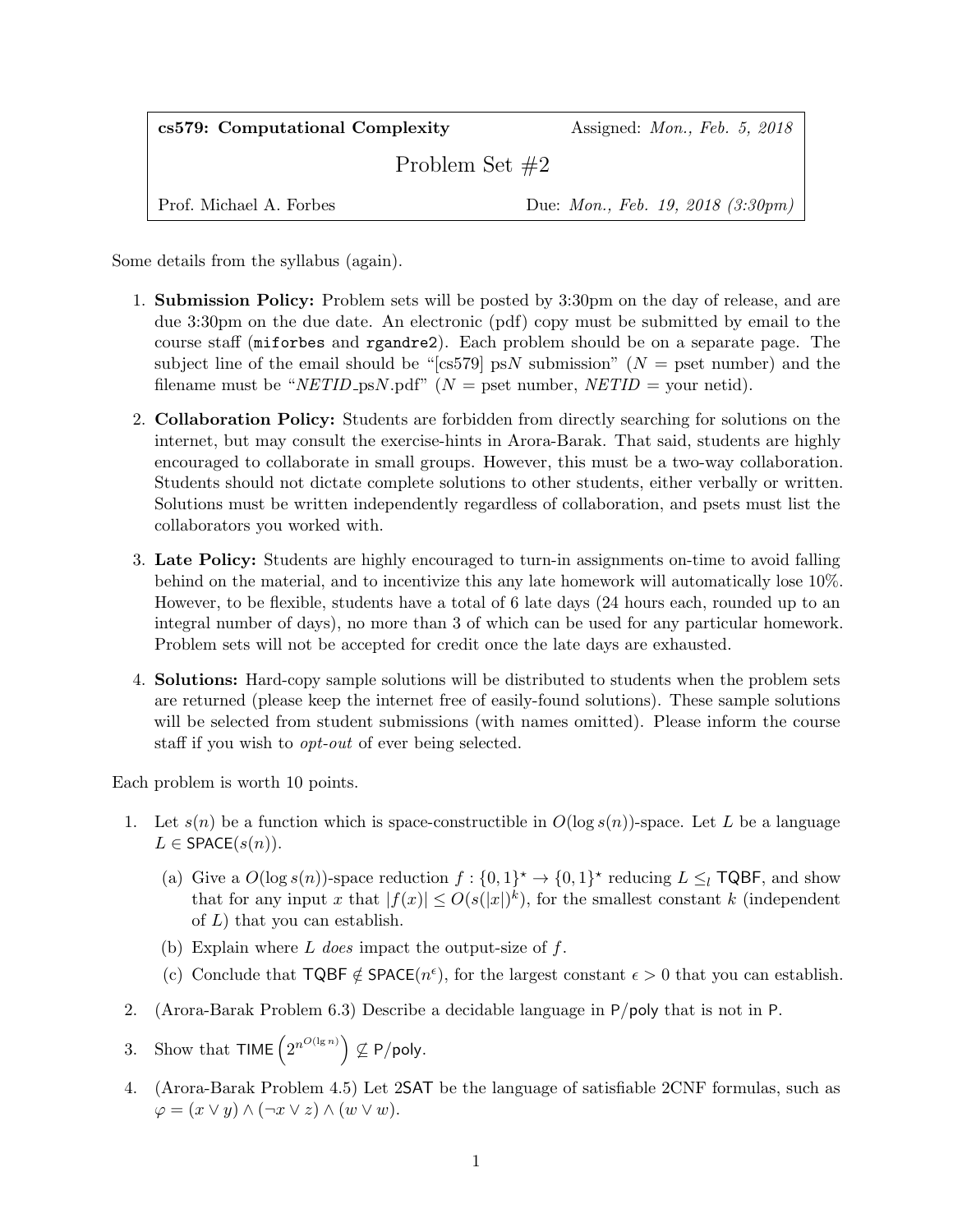- (a) Give a logspace-reduction from PATH to  $2SAT$ , the language of unsatisfiable  $2CNF$ formulas.
- (b) Show that  $2SAT \in NL$ .
- (c) Conclude the 2SAT is NL-complete under logspace-reductions.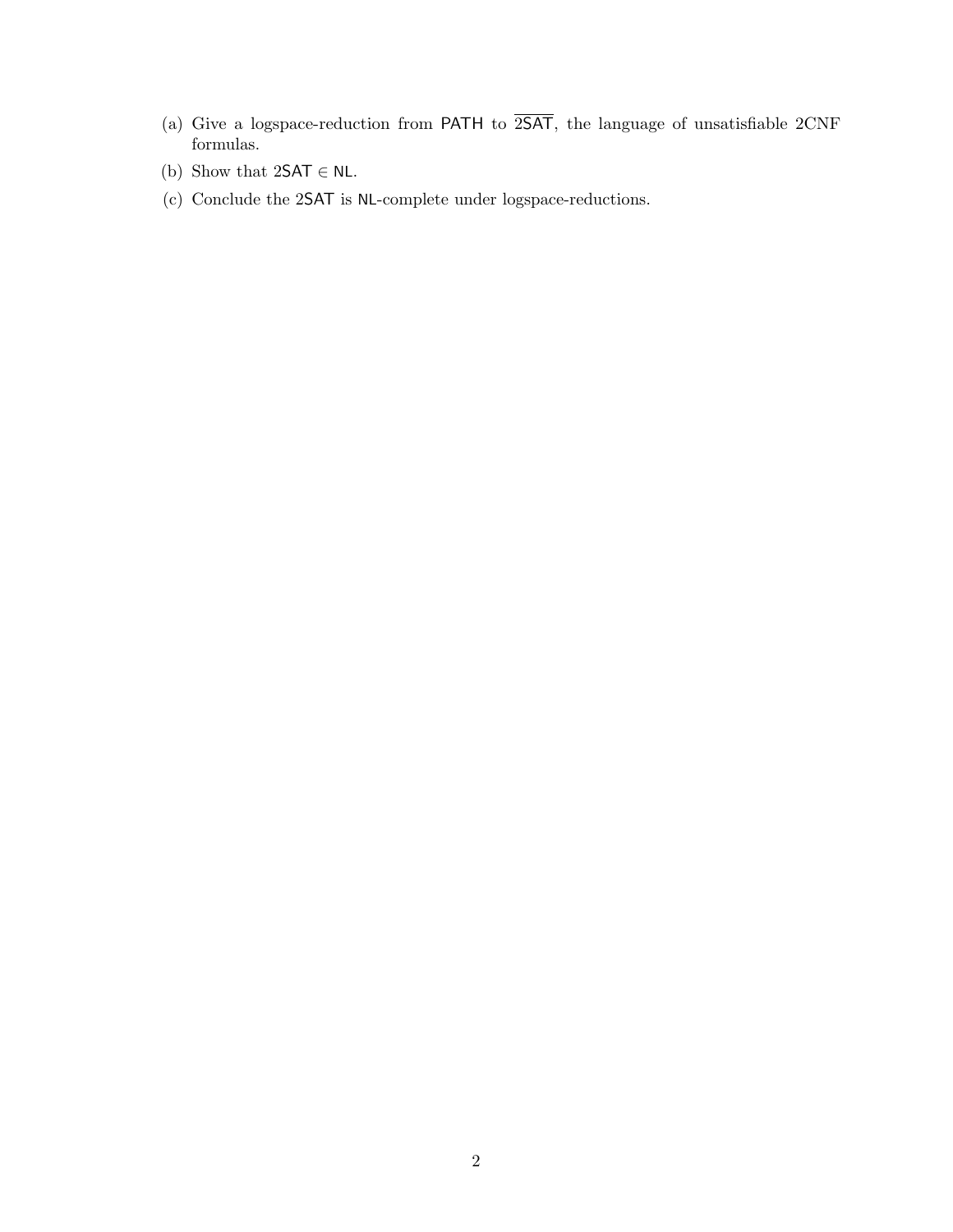Some hints.

4. Interpret a clause  $(\neg x \lor y)$  as the implication  $x \implies y$ , or equivalently  $\neg y \implies \neg x$ . Create a graph where the vertices are the literals  $\{x_i\}_i \cup \{\neg x_i\}_i$ , and the edges are the implications derived from the 2CNF formula. Relate the existence of paths such as  $x_i \rightarrow x_i$ , to the satisfiability of the 2CNF formula.